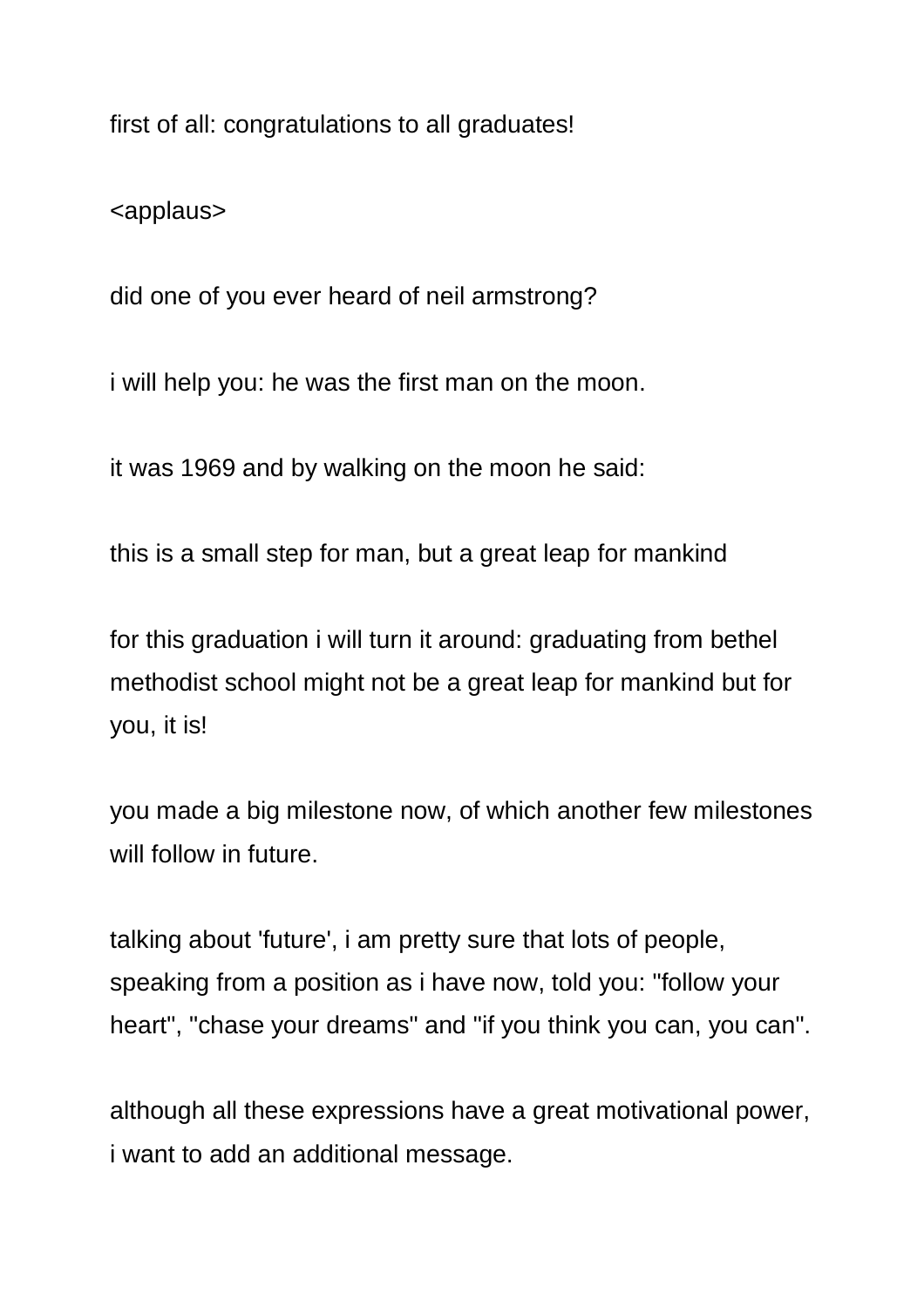first a question.

if you, after some years, have not reached your goal, as it is set now in your heart, are you then a loser?

my answer is clear: no! not at all!

let me give an example: myself!

when i finished my secondary school (i was 17 by then), i thought "i want to see the world, let me join the navy". well, that is what i did.

but when i tell you that i am able to make websites and not too bad in ict-things, why didn't i thought by then: let us go for being an ict-engineer.

well, i'll tell you!

computers didn't exist. no internet at all. no tablets or smartphones. all these gadgets are now rather common and it looks like they were always there, but that is not true. that is something of the last ten or twenty, may be thirty years.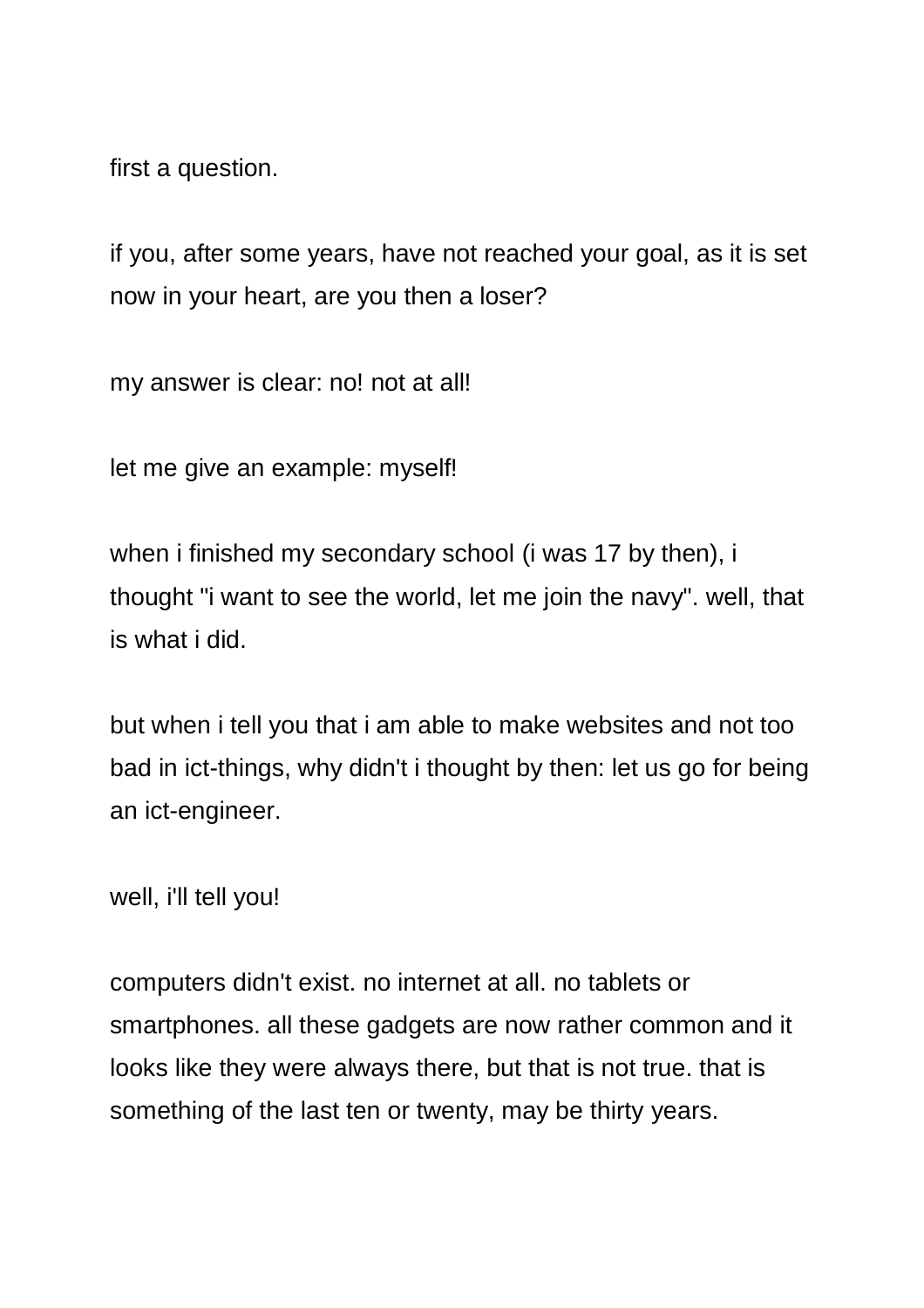when i saw a computer for the first time in my neighbourhood, i was approx 30 years old.

nobody of my generation ever thought "in future i want to do something with computers", that was simply impossible.

what can we learn from that observation?

well, the image of the future is always changing. accept that and adapt to it. you will have a better life!

in other words: have your dreams but do not be dissapointed when these dreams will not come true.

your environment is changing all the time and so is your idea of the future doing: it changes all the time.

make yourself strong and accept this as a fact.

did i ever thought "i want to be teacher"? to be honest: no!

but i am! am i a loser because i have a profession i never dreamed of?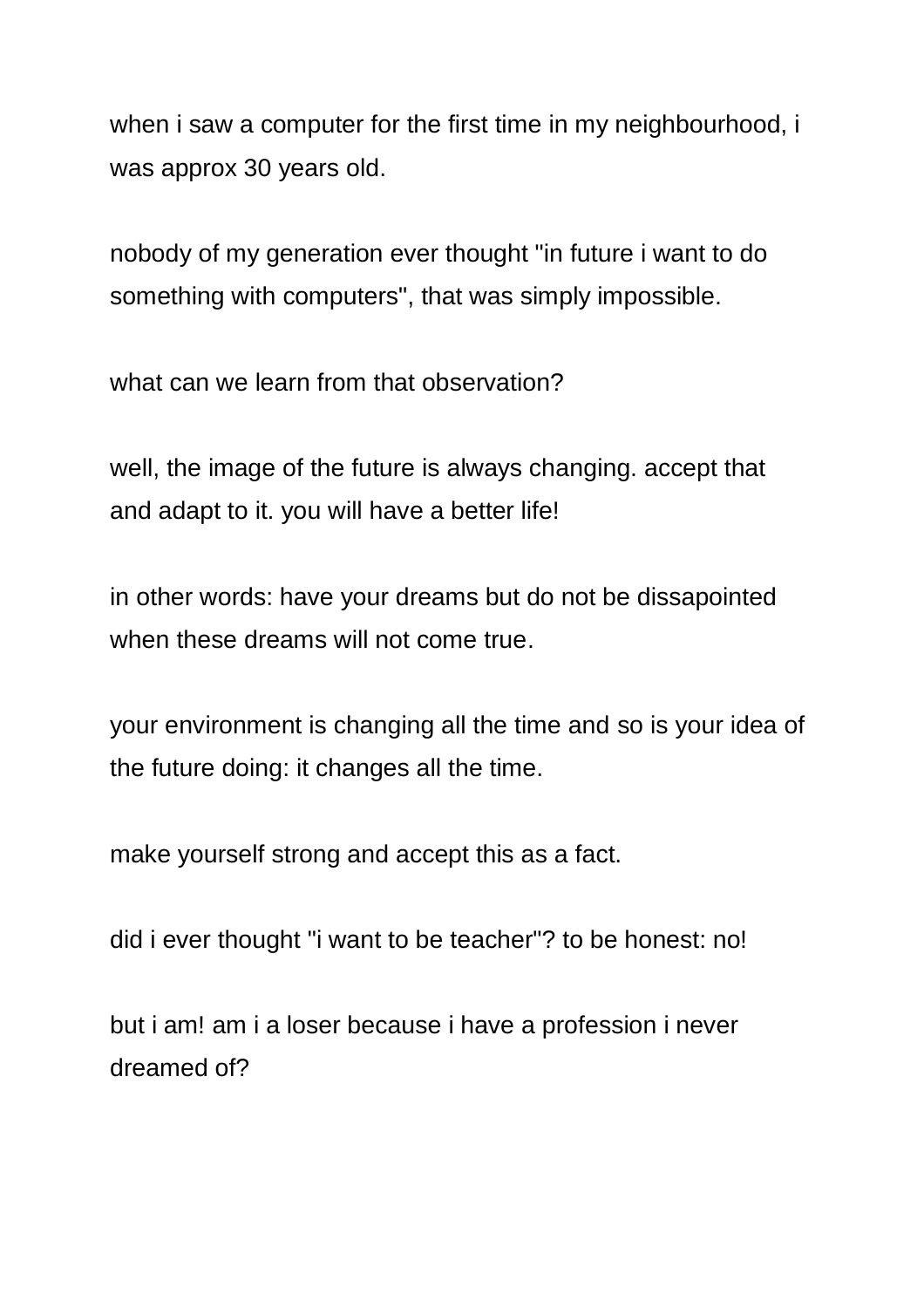of course not: i am a math teacher at gvp now and i embrace the idea every day!

this is my idea at this moment for my near future.

not too far away because, also my future is changing.

in short, let this be my message for you.

enjoy TODAY and have nice dreams about TOMORROW.

accept that the day AFTER TOMORROW there is may be a new future that you can not see as yet.

when you enjoy what you are doing by now, you cannot be a loser. NEVER.

another related experience is this: in 2011 and in 2013 i was a pilgrim on my way to santiago de compostela.

i walked along the spanish northcoast for approx 35 days in which i made approx 900 kilometers

and then, finally, i reached my goal: the huge cathedral of santiago de compostela.